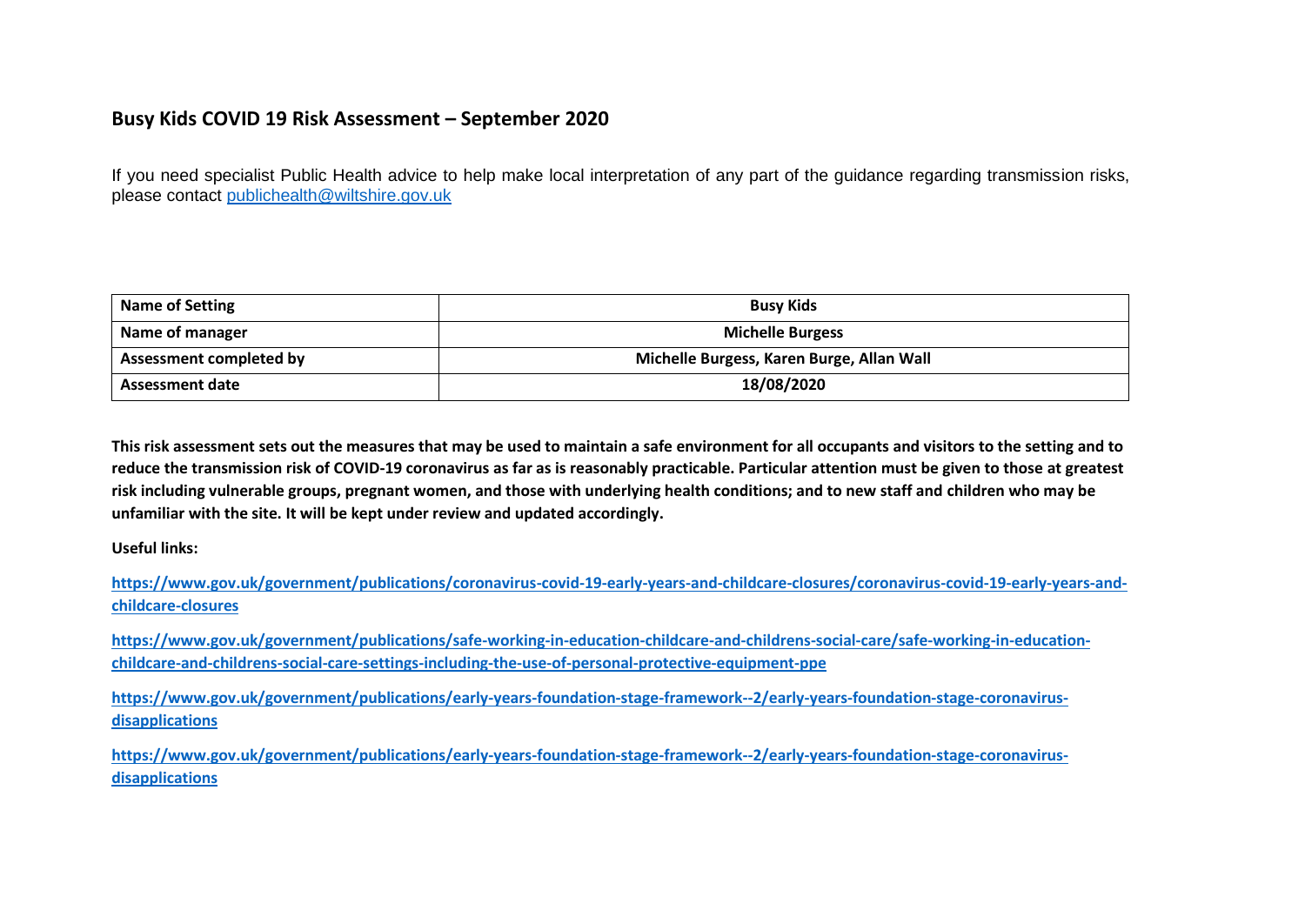| <b>RISK</b>                                                                                                                                                                    | <b>CONTROL MEASURES TO CONSIDER</b>                                                                                                                                                                                                                                                                                                                                                                                                                                                                                                  | <b>LOCAL APPLICATION OF MEASURES</b>                                                                                                                                                                                                                                                                                                                                                                                                                                                                                                                                                                    |
|--------------------------------------------------------------------------------------------------------------------------------------------------------------------------------|--------------------------------------------------------------------------------------------------------------------------------------------------------------------------------------------------------------------------------------------------------------------------------------------------------------------------------------------------------------------------------------------------------------------------------------------------------------------------------------------------------------------------------------|---------------------------------------------------------------------------------------------------------------------------------------------------------------------------------------------------------------------------------------------------------------------------------------------------------------------------------------------------------------------------------------------------------------------------------------------------------------------------------------------------------------------------------------------------------------------------------------------------------|
| 1. Maintaining distancing and reducing<br>contact - adults and multiple settings                                                                                               |                                                                                                                                                                                                                                                                                                                                                                                                                                                                                                                                      |                                                                                                                                                                                                                                                                                                                                                                                                                                                                                                                                                                                                         |
| Numbers of parents and children at<br>entrances and exits impede social distancing.<br>Changes to setting routine cause vehicular<br>and pedestrian traffic management issues. | Instructions for parents/carers on<br>distancing rules on site.<br>Staggered start/finish times for different<br>groups.<br>Markers on floor for children and parents<br>to wait. Ensure markings do not create<br>slip/trip hazard<br>Use of different entrances/exits for<br>different groups.<br>Only one parent/carer to accompany child.<br>Staff on duty to supervise.<br>Signage.<br>Encourage parents to walk/cycle to setting<br>$\bullet$<br>with children.                                                                | Parents/carers updated via e-mail, social<br>media and website with instructions and<br>information including social distancing<br>rules, different entrances/exits/one<br>parent to accompany children<br>Parents drop off and collections times are<br>$\bullet$<br>staggered<br>Signs at the gate, in the car park and<br>$\bullet$<br>markers on the floor for parents to follow<br>Staff members on duty will support<br>$\bullet$<br>parents on arrival and collection times<br>where necessary<br>Information sent to parents encouraging<br>$\bullet$<br>parents to walk, and use different car |
|                                                                                                                                                                                | Stagger drop off / pick up times.<br>$\bullet$<br>Minimise vehicles on site<br>$\bullet$<br>Review traffic management risk<br>assessment where changes to start/end of<br>day apply.<br>Staff on duty to supervise.                                                                                                                                                                                                                                                                                                                  | parks in the village<br>Parents informed that they are not<br>allowed to use the car park on site<br>Parents are able to drop off between 8am<br>$\bullet$<br>and 9:15, and are able to collect from 3<br>until 6 which ensures staggered times and<br>minimises increased number of parents<br>waiting in the car park                                                                                                                                                                                                                                                                                 |
| Children attending more than one Early Years<br>setting                                                                                                                        | Providers will canvas all parents to<br>$\bullet$<br>establish their plans for term 1 (September<br>- October 2020)<br>Providers to consult with their insurer<br>$\bullet$<br>Providers to consult with their legal<br>$\bullet$<br>advisor<br>Providers will ensure that wherever<br>possible children are only attending one<br>setting as this will reduce the possible risk<br>of transmission.<br>Providers will support parents to make an<br>informed choice about their childcare prior<br>to September 2020, to reduce the | Regular communication with parents<br>$\bullet$<br>regarding plans and updated ready for<br>September<br>Regular communication with insurer and<br>$\bullet$<br>review of government updates and<br>information<br>Communication with parents who use<br>$\bullet$<br>more than one setting and establish plans<br>for September to ensure children are only<br>using one setting<br>Communicate with parents to advise<br>$\bullet$<br>government guidelines regarding reducing<br>the amount of settings that are used                                                                                |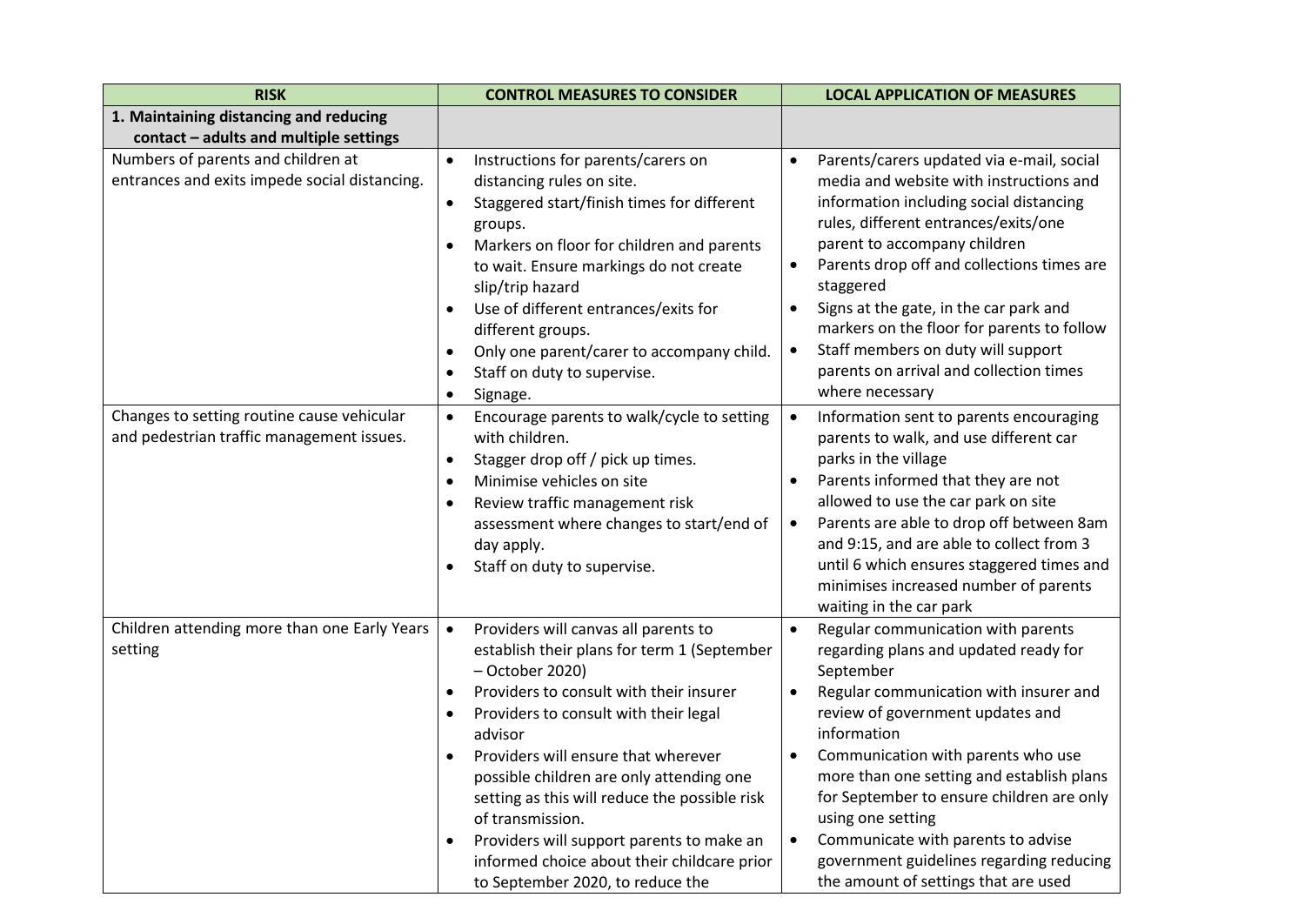| <b>RISK</b>                                                                               | <b>CONTROL MEASURES TO CONSIDER</b>                                                                                                                                                                                                                                                                                                                                                                                                                                                                                                                                                                                                                                                                                                                                                             | <b>LOCAL APPLICATION OF MEASURES</b>                                                                                                                                                                                                                                                                                                                                                                                                                                                                                                                                                                                                                                                                                                                                                                                                                               |  |  |
|-------------------------------------------------------------------------------------------|-------------------------------------------------------------------------------------------------------------------------------------------------------------------------------------------------------------------------------------------------------------------------------------------------------------------------------------------------------------------------------------------------------------------------------------------------------------------------------------------------------------------------------------------------------------------------------------------------------------------------------------------------------------------------------------------------------------------------------------------------------------------------------------------------|--------------------------------------------------------------------------------------------------------------------------------------------------------------------------------------------------------------------------------------------------------------------------------------------------------------------------------------------------------------------------------------------------------------------------------------------------------------------------------------------------------------------------------------------------------------------------------------------------------------------------------------------------------------------------------------------------------------------------------------------------------------------------------------------------------------------------------------------------------------------|--|--|
|                                                                                           | numbers of providers that they are<br>attending.                                                                                                                                                                                                                                                                                                                                                                                                                                                                                                                                                                                                                                                                                                                                                | Communicate with parents that Busy Kids<br>$\bullet$<br>and St. Nicholas school will be classed as<br>one setting/one bubble as children will be<br>attending the breakfast club and after-<br>school club at the Busy Kids setting which<br>is on the site of St. Nicholas school which<br>children will also attend.                                                                                                                                                                                                                                                                                                                                                                                                                                                                                                                                             |  |  |
| 2. Maintaining distancing and reducing<br>internal areas and play<br>$contact -$<br>areas |                                                                                                                                                                                                                                                                                                                                                                                                                                                                                                                                                                                                                                                                                                                                                                                                 |                                                                                                                                                                                                                                                                                                                                                                                                                                                                                                                                                                                                                                                                                                                                                                                                                                                                    |  |  |
| Number of children and room sizes impede<br>the means to reduce contact                   | Where practical, arrangements will aim to<br>$\bullet$<br>reduce contact and maximise distancing<br>between children and staff; and between<br>staff themselves.<br>Children will be grouped to reduce<br>$\bullet$<br>contact.<br>Remove excess furniture to safe storage<br>$\bullet$<br>areas to increase space.<br>Consider the use of setting grounds / local<br>$\bullet$<br>environment to extend the range of<br>learning spaces available<br>Staff to supervise and enforce measures.<br>$\bullet$<br>The wearing of any PPE is not considered a<br>$\bullet$<br>necessary control measure except where<br>set out specifically in this risk assessment<br>for first aid or medical attention needs.<br>Ventilation improved where practicable by<br>$\bullet$<br>having windows open. | Arrangements in place to reduce contact<br>and maximise distancing between<br>children and staff by organising the room<br>layout, resources available and activities<br>provided.<br>Children will be grouped in key groups<br>and will using different areas and<br>resources at different times to reduce the<br>amount of children in one area at a time.<br>Any excess furniture will be removed from<br>$\bullet$<br>the room to increase space.<br>Arrangements in place to use the school<br>$\bullet$<br>field and local area for outdoor activities<br>and outings.<br>Staff to supervise children at all times and<br>$\bullet$<br>remind the children of hand washing and<br>hygiene procedures<br>PPE to be worn when changing nappies,<br>first aid or if a child displays symptoms of<br>Covid-19.<br>Windows left open to increase<br>ventilation. |  |  |
| Number of staff and size of staff rest spaces<br>impede the means to distance and reduce  | Removal of furniture to create more<br>$\bullet$                                                                                                                                                                                                                                                                                                                                                                                                                                                                                                                                                                                                                                                                                                                                                | Kitchen area to be used for staff breaks<br>$\bullet$<br>Staff to use own drink bottles                                                                                                                                                                                                                                                                                                                                                                                                                                                                                                                                                                                                                                                                                                                                                                            |  |  |
| contact                                                                                   | space.<br>Removal of communal equipment (mugs<br>$\bullet$<br>etc)                                                                                                                                                                                                                                                                                                                                                                                                                                                                                                                                                                                                                                                                                                                              |                                                                                                                                                                                                                                                                                                                                                                                                                                                                                                                                                                                                                                                                                                                                                                                                                                                                    |  |  |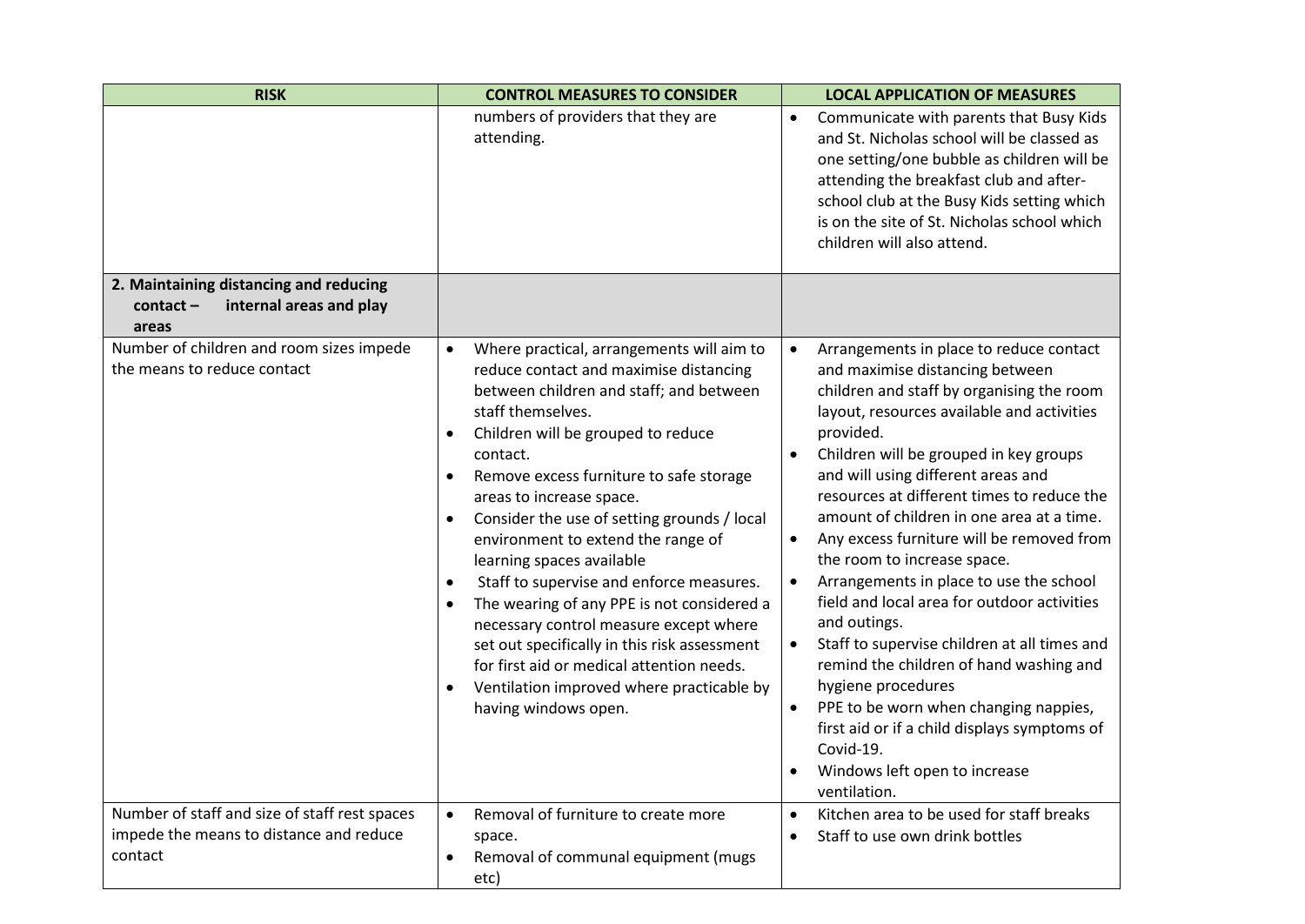| <b>RISK</b>                                                                           | <b>CONTROL MEASURES TO CONSIDER</b>                                                                                                                                                                                                                                                                                                                                                                                                                                                                                                                                                                                                                                                                                                                                                                                                                                                             | <b>LOCAL APPLICATION OF MEASURES</b>                                                                                                                                                                                                                                                                                                                                                                                                                                                                                                                                                                                                                                                                                                                                                                                                                                                                                                                                                                                                                              |  |  |
|---------------------------------------------------------------------------------------|-------------------------------------------------------------------------------------------------------------------------------------------------------------------------------------------------------------------------------------------------------------------------------------------------------------------------------------------------------------------------------------------------------------------------------------------------------------------------------------------------------------------------------------------------------------------------------------------------------------------------------------------------------------------------------------------------------------------------------------------------------------------------------------------------------------------------------------------------------------------------------------------------|-------------------------------------------------------------------------------------------------------------------------------------------------------------------------------------------------------------------------------------------------------------------------------------------------------------------------------------------------------------------------------------------------------------------------------------------------------------------------------------------------------------------------------------------------------------------------------------------------------------------------------------------------------------------------------------------------------------------------------------------------------------------------------------------------------------------------------------------------------------------------------------------------------------------------------------------------------------------------------------------------------------------------------------------------------------------|--|--|
|                                                                                       | Staggered break times for staff.                                                                                                                                                                                                                                                                                                                                                                                                                                                                                                                                                                                                                                                                                                                                                                                                                                                                | Staggered break times will be encouraged<br>to reduce the number of staff in the<br>kitchen at any one time                                                                                                                                                                                                                                                                                                                                                                                                                                                                                                                                                                                                                                                                                                                                                                                                                                                                                                                                                       |  |  |
| 3. Hygiene and Cleaning                                                               | <b>Guidance on cleaning non-healthcare settings</b>                                                                                                                                                                                                                                                                                                                                                                                                                                                                                                                                                                                                                                                                                                                                                                                                                                             |                                                                                                                                                                                                                                                                                                                                                                                                                                                                                                                                                                                                                                                                                                                                                                                                                                                                                                                                                                                                                                                                   |  |  |
| Cleaning staff levels are insufficient to deliver<br>enhanced cleaning regime.        | Use of contractors or other setting staff for<br>$\bullet$<br>additional cleaning.<br>Agree the new cleaning requirements and<br>$\bullet$<br>additional hours for this.<br>PPE to be worn by cleaning staff as<br>$\bullet$<br>dictated by risk assessment.                                                                                                                                                                                                                                                                                                                                                                                                                                                                                                                                                                                                                                    | Cleaning contractors will be used to clean<br>the setting at the end of each day<br>Additional cleaning requirements verified<br>$\bullet$<br>with cleaning contractors<br>PPE to be worn by cleaning contractors<br>$\bullet$<br>and other staff when cleaning areas of the<br>setting.                                                                                                                                                                                                                                                                                                                                                                                                                                                                                                                                                                                                                                                                                                                                                                          |  |  |
| Insufficient handwashing and hygiene<br>facilities increase the risk of transmission. | Children to hand wash on entry to setting,<br>$\bullet$<br>before and after each break and lunch,<br>before leaving setting and after using<br>toilet.<br>Ensure supplies of suitable soap. Skin<br>friendly cleaning wipes can be used as an<br>alternative<br>Extra signage to encourage washing hands.<br>$\bullet$<br>Ensure help is available for children who<br>$\bullet$<br>cannot clean their hands independently.<br>Hand gel dispensers at strategic locations<br>$\bullet$<br>around the site to complement<br>handwashing facilities.<br>Supplies of tissues and lidded bins in each<br>$\bullet$<br>teaching space and classroom.<br>Promotion of the 'Catch it, Bin it, Kill it'<br>$\bullet$<br>campaign to children and staff.<br>Resources are rotated or left to de-<br>$\bullet$<br>contaminate for 48 hours (or 72 hours if<br>plastic) if being used by different groups. | Children will be offered hand sanitiser on<br>$\bullet$<br>arrival and will then wash their hands<br>upon entering the setting and across the<br>day including before and after snack/meal<br>times, before/after using equipment,<br>before/after outdoor play, after using the<br>toilet and before they are collected to go<br>home.<br>Sensitive soap will be provided for all<br>$\bullet$<br>children<br>Posters displayed in toilet areas to<br>$\bullet$<br>encourage hand washing<br>A member of staff will always accompany<br>children to the toilet and support them to<br>wash their hands<br>Hand sanitiser provided throughout the<br>nursery and is easily accessible for<br>children to use if necessary<br>Separate lidded bins provided for litter<br>and tissues<br>Staff to encourage catch it, kill it bin it<br>$\bullet$<br>campaign and ensure that tissues are<br>provided and discarded appropriately<br>Resources are sterilised at the end of each<br>$\bullet$<br>session, or rotated in-line with de-<br>contamination guidelines. |  |  |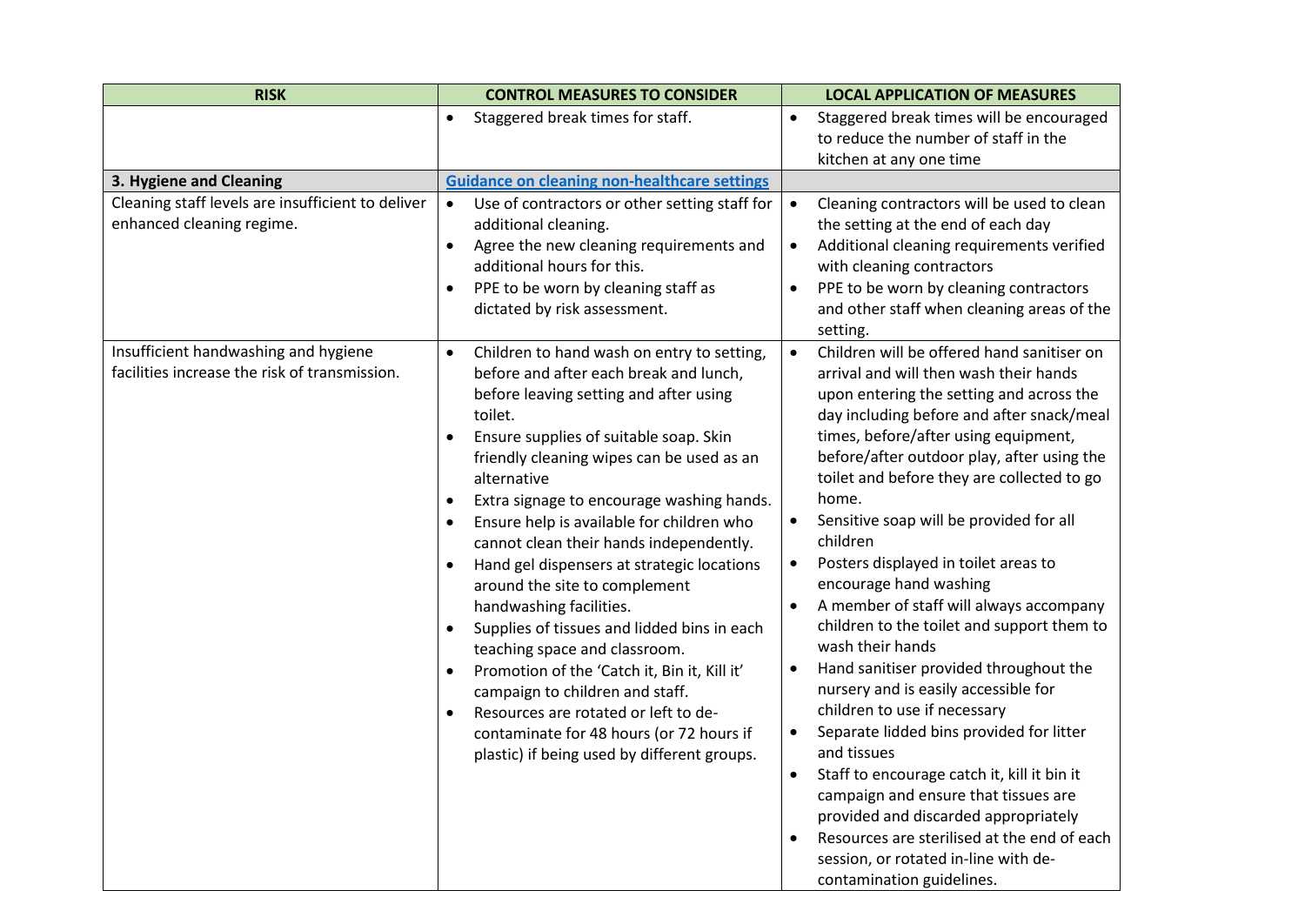| <b>RISK</b>                                                                  | <b>CONTROL MEASURES TO CONSIDER</b>                                                                                                                                                                                                                                                                                                                                                                                                                                                    | <b>LOCAL APPLICATION OF MEASURES</b>                                                                                                                                                                                                                                                                                                                                                                  |  |
|------------------------------------------------------------------------------|----------------------------------------------------------------------------------------------------------------------------------------------------------------------------------------------------------------------------------------------------------------------------------------------------------------------------------------------------------------------------------------------------------------------------------------------------------------------------------------|-------------------------------------------------------------------------------------------------------------------------------------------------------------------------------------------------------------------------------------------------------------------------------------------------------------------------------------------------------------------------------------------------------|--|
| Exposure to new hazardous substances<br>(products)                           | COSHH assessment to be carried out for<br>$\bullet$<br>any new cleaning/sanitising products in<br>use.<br>Additional cleaning staff to be made aware<br>$\bullet$<br>of the COSHH risk assessments.<br>Appropriate storage of hazardous<br>substances.                                                                                                                                                                                                                                 | All new cleaning/sanitising products are<br>$\bullet$<br>stored in the locked COSHH cupboard<br>away from children<br>Staff and cleaning contractors aware of<br>$\bullet$<br>new and existing products and any<br>hazardous substances<br>Staff aware of COSHH risk assessments                                                                                                                      |  |
| 4. Site and Buildings                                                        | DfE Guidance on school premises<br>management                                                                                                                                                                                                                                                                                                                                                                                                                                          |                                                                                                                                                                                                                                                                                                                                                                                                       |  |
| Visitors/contractors/suppliers on site<br>increase the risk of transmission. | Site visits only by pre-arrangement.<br>$\bullet$<br>A record of some visitors must be kept for<br>21 days specific guidance<br>Information/signage for visitors informing<br>them of the infection control procedures.<br>Deliveries and visits outside of setting<br>opening hours where possible.<br>Process for the acceptance of deliveries<br>required i.e. area where deliveries can be<br>safely left<br>Provision of hand sanitiser at main setting<br>$\bullet$<br>entrance. | Any visits must be pre-arranged.<br>$\bullet$<br>Any visitors made aware that a record of<br>their visit and any further information will<br>be kept for 21 days<br>Signs and information displayed to inform<br>visitors of hand washing and infection<br>control procedures in place<br>Deliveries to be dropped off at the front<br>door.<br>Hand sanitiser provided at main entrance<br>$\bullet$ |  |
| Changes affect normal emergency<br>procedures.                               | Review of fire assembly points to<br>$\bullet$<br>accommodate reduced contact and<br>distancing where practicable.<br>Fire drill practice to train new<br>$\bullet$<br>arrangements.<br>Other contingency emergency plans to be<br>$\bullet$<br>reviewed including lockdown procedures,<br>major disruption through loss of services,<br>gas leak etc.                                                                                                                                 | Fire assembly point on the school field<br>$\bullet$<br>next to the A frame in the fence. Staff and<br>children to line up and leave a space<br>between children where possible.<br>Fire drill practises regularly to ensure that<br>$\bullet$<br>staff are confident with new<br>arrangements<br>Contingency plans in place for<br>$\bullet$<br>emergencies                                          |  |
| Site security is compromised by new<br>arrangements.                         | Normal security standards will apply,<br>$\bullet$<br>doors which may be used for drop-off/pick<br>up should then be closed during the day<br>(and locked if not fire doors).<br>Additional ventilation via open doors and<br>windows should not occur in unoccupied<br>parts of the site.                                                                                                                                                                                             | Front door will always be closed and not<br>$\bullet$<br>opened for ventilation purposes<br>Kitchen door only opened for ventilation<br>$\bullet$<br>if staff are using the kitchen                                                                                                                                                                                                                   |  |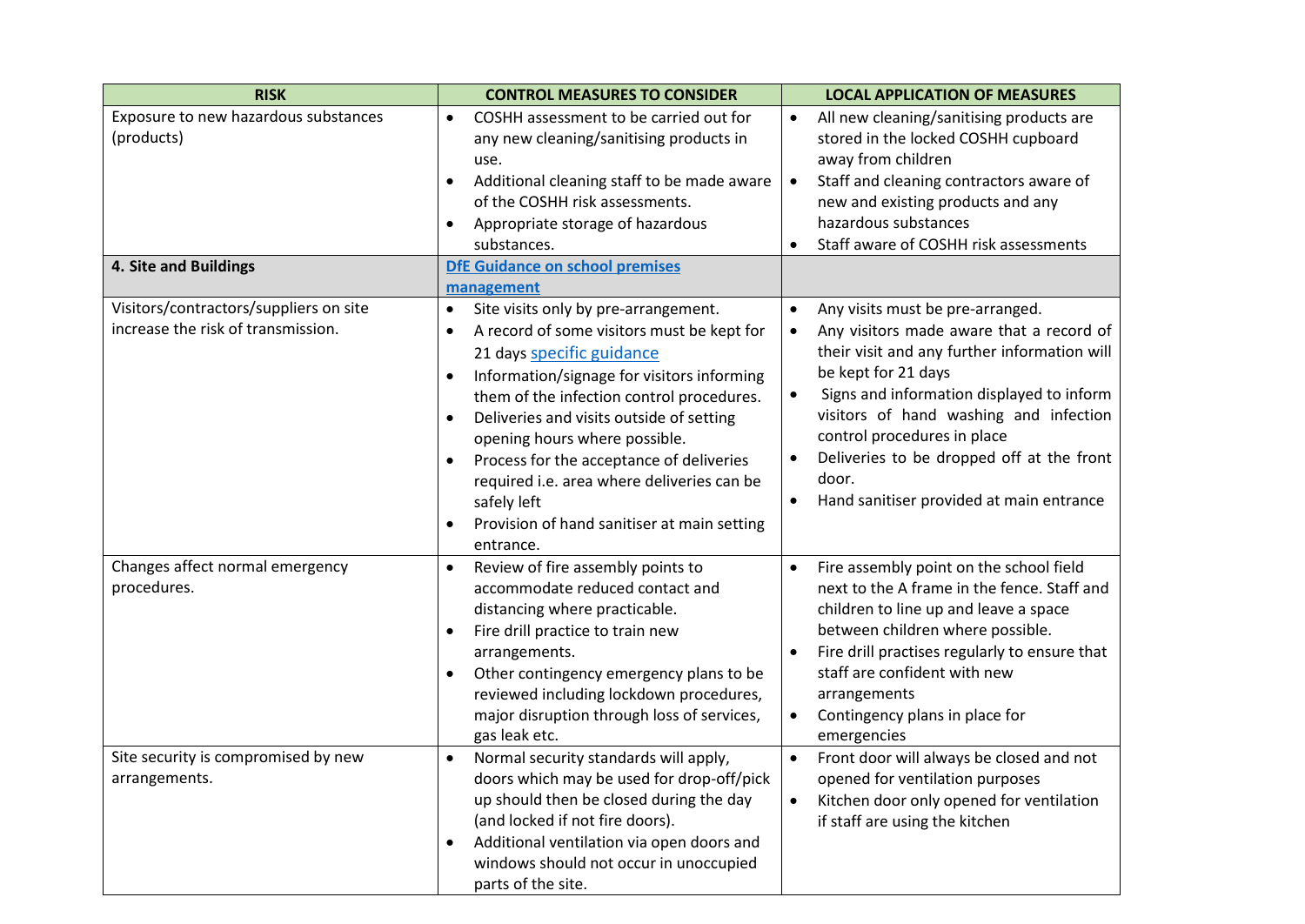| <b>RISK</b>                                                                       | <b>CONTROL MEASURES TO CONSIDER</b>                                                                                                                                                                                                                                                         | <b>LOCAL APPLICATION OF MEASURES</b>                                                                                                                                                                                                                                                                                                                                                                                                                                                                                                     |  |
|-----------------------------------------------------------------------------------|---------------------------------------------------------------------------------------------------------------------------------------------------------------------------------------------------------------------------------------------------------------------------------------------|------------------------------------------------------------------------------------------------------------------------------------------------------------------------------------------------------------------------------------------------------------------------------------------------------------------------------------------------------------------------------------------------------------------------------------------------------------------------------------------------------------------------------------------|--|
| Building checks not taken place                                                   | All usual building checks are to be<br>$\bullet$<br>undertaken as normal including flushing of<br>water outlets, schedules of preventative<br>maintenance, portable appliance testing<br>and asbestos monitoring.                                                                           | All building and health and safety<br>checks to be completed and regularly<br>reviewed and updated                                                                                                                                                                                                                                                                                                                                                                                                                                       |  |
| 5. Equipment and furniture                                                        |                                                                                                                                                                                                                                                                                             |                                                                                                                                                                                                                                                                                                                                                                                                                                                                                                                                          |  |
| Shared play equipment increases the risk of<br>transmission.                      | Individual items of play equipment and<br>$\bullet$<br>other shared items used for learning are to<br>be cleaned between each use by each<br>group or daily as required.                                                                                                                    | Play equipment to be cleaned and<br>sterilised after use/at the end of the day<br>as required                                                                                                                                                                                                                                                                                                                                                                                                                                            |  |
| Increased manual handling tasks increase the<br>risk of musculoskeletal injuries. | Staff must not attempt to move large or<br>$\bullet$<br>heavy items unless they are fit to do so.                                                                                                                                                                                           | Staff to comply with manual handling<br>$\bullet$<br>policy                                                                                                                                                                                                                                                                                                                                                                                                                                                                              |  |
| 6. Health and Wellbeing                                                           |                                                                                                                                                                                                                                                                                             |                                                                                                                                                                                                                                                                                                                                                                                                                                                                                                                                          |  |
| Inadequate staffing levels create supervision<br>or safeguarding issues.          | Carry out an audit of all staff availability<br>$\bullet$<br>and review it regularly.<br>Introduce a process for staff to inform you<br>$\bullet$<br>if their health situation changes.<br>If there is a shortage of practitioners<br>$\bullet$<br>consider how you will manage this safely | Management team to continue to<br>$\bullet$<br>communicate with staff regarding their<br>availability<br>$\bullet$<br>Staff to inform manager/deputy manager<br>of any health changes/changes in<br>circumstance where they are unable to<br>work<br>If there is a shortage of practitioners seek<br>$\bullet$<br>support from committee members who<br>hold a DBS, or use relevant agencies for<br>support staff, seek advice from Wiltshire<br>council regarding other provision<br>available for key children/vulnerable<br>families. |  |
| Vulnerable / Extremely vulnerable children at<br>higher risk of infection.        | Parents should follow current<br>$\bullet$<br>medical/government advice if their child is<br>in this category.                                                                                                                                                                              | Communicate with parents the guidance<br>$\bullet$<br>for vulnerable/extremely vulnerable<br>categories and follow any relevant<br>guidance for their child/family if they are<br>in this category                                                                                                                                                                                                                                                                                                                                       |  |
| Person becomes unwell with Covid-19<br>symptoms in a setting                      | Move to a pre-designated room where<br>$\bullet$<br>person can be isolated, with adult<br>supervision if a child.<br>Ventilate the room if possible.<br>PPE should be worn if contact is required.<br>$\bullet$                                                                             | Staff are aware of procedure to follow if a<br>$\bullet$<br>child/staff member becomes unwell with<br>Covid-19 symptoms whilst at the setting                                                                                                                                                                                                                                                                                                                                                                                            |  |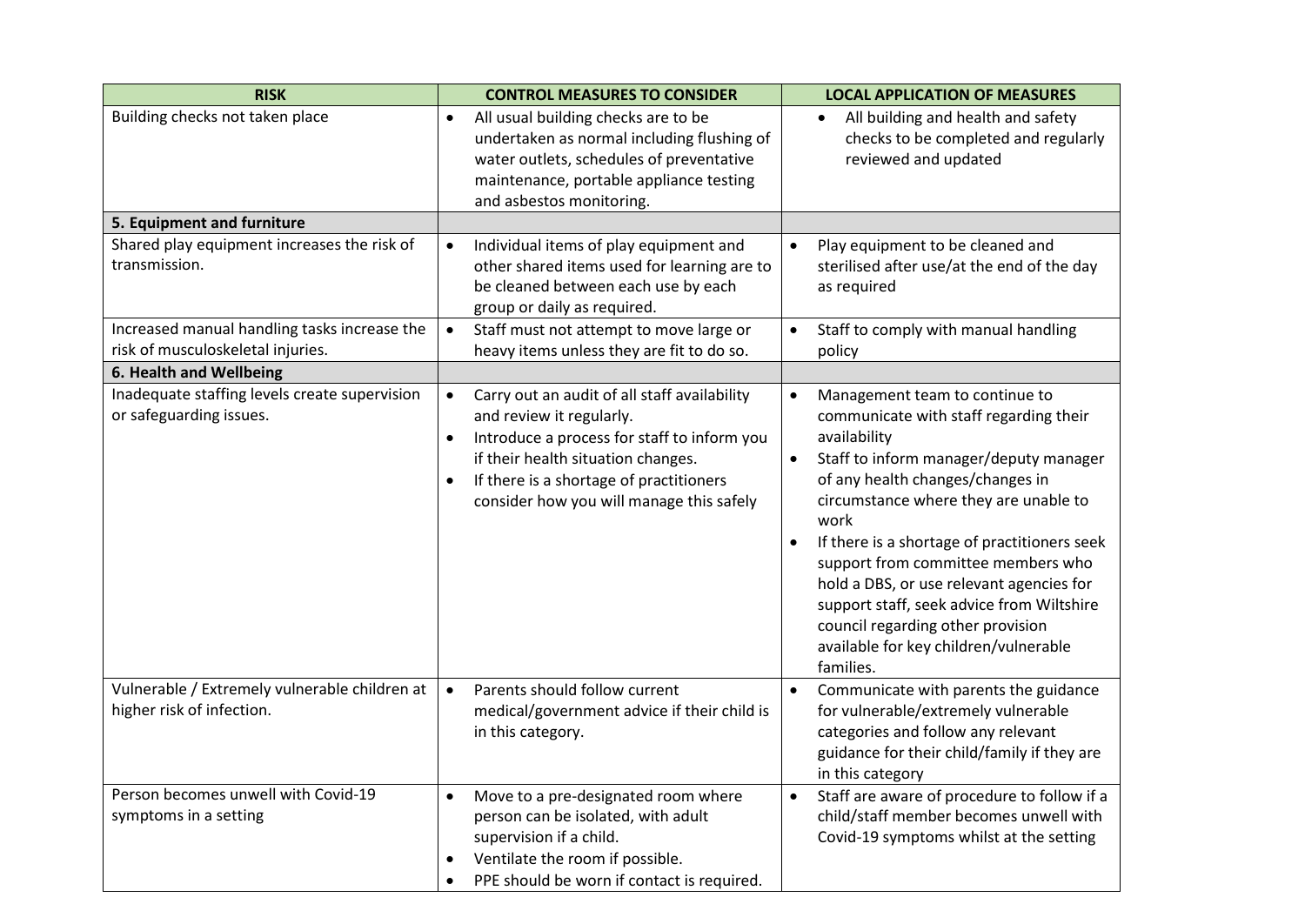| <b>RISK</b>                                                                                                 | <b>CONTROL MEASURES TO CONSIDER</b>                                                                                                                                                                                                                                                                                                                                                                                                                                                                                                     | <b>LOCAL APPLICATION OF MEASURES</b>                                                                                                                                                                                                                                                                                                                                                                                                                                                                                                                                               |  |  |
|-------------------------------------------------------------------------------------------------------------|-----------------------------------------------------------------------------------------------------------------------------------------------------------------------------------------------------------------------------------------------------------------------------------------------------------------------------------------------------------------------------------------------------------------------------------------------------------------------------------------------------------------------------------------|------------------------------------------------------------------------------------------------------------------------------------------------------------------------------------------------------------------------------------------------------------------------------------------------------------------------------------------------------------------------------------------------------------------------------------------------------------------------------------------------------------------------------------------------------------------------------------|--|--|
|                                                                                                             | Inform parent/carer to arrange collection.<br>$\bullet$<br>Cleaning regime after each usage of the<br>$\bullet$<br>space.                                                                                                                                                                                                                                                                                                                                                                                                               | Child to wait in the office/outside with a<br>$\bullet$<br>member of staff wearing PPE until they<br>are collected                                                                                                                                                                                                                                                                                                                                                                                                                                                                 |  |  |
|                                                                                                             | Follow the advice from health protection<br>$\bullet$<br>team                                                                                                                                                                                                                                                                                                                                                                                                                                                                           | Cleaning regime to take place to ensure<br>$\bullet$<br>that the room/office the child has been in<br>is cleaned thoroughly                                                                                                                                                                                                                                                                                                                                                                                                                                                        |  |  |
|                                                                                                             |                                                                                                                                                                                                                                                                                                                                                                                                                                                                                                                                         | Staff member displaying symptoms to go<br>$\bullet$<br>home immediately and any<br>room/equipment they have used to be<br>cleaned                                                                                                                                                                                                                                                                                                                                                                                                                                                  |  |  |
| Outbreak of Covid-19 within the setting<br>(defined as more than two confirmed cases<br>within a fortnight) | Providers have awareness of the PHE<br>$\bullet$<br>"local outbreak management plan"<br>Providers will have written a business<br>$\bullet$<br>continuity plan that they will action in the<br>event of a local outbreak.<br>Providers will look at how they will provide<br>$\bullet$<br>support for their vulnerable and<br>keyworker children<br>Providers will have a plan for how they will<br>$\bullet$<br>support children that are not able to<br>attend the setting (non vulnerable,<br>parental choice, medically vulnerable) | $\bullet$<br>Management team are aware of PHE local<br>outbreak management plan<br>Follow the business continuity plan<br>$\bullet$<br>actions in the event of a local outbreak<br>If the setting is closed the<br>$\bullet$<br>manager/deputy manager will liaise with<br>the local Public health team for advice<br>Communicate with Wiltshire council to<br>$\bullet$<br>seek a place at another setting for<br>vulnerable/key children if required<br>Providers will engage with all families and<br>$\bullet$<br>offer support on a weekly basis if the<br>setting is closed. |  |  |
| Staff wellbeing affected by the working<br>experience.                                                      | Staff aware of risk assessment process and<br>$\bullet$<br>able to contribute.<br>Staff meetings and communication.<br>$\bullet$<br>Health and wellbeing support measures in<br>$\bullet$<br>place for staff.<br>Designated staff rest areas.<br>$\bullet$<br>Regular recorded supervision<br>$\bullet$                                                                                                                                                                                                                                 | Staff attend fortnightly staff meetings<br>$\bullet$<br>where risk assessments and processes are<br>discussed and staff are able to contribute<br>to these.<br>Staff meeting and supervisions for all staff<br>$\bullet$<br>to ensure that staff health and well-being<br>are supported effectively<br>Staff are able to use the kitchen, or<br>$\bullet$<br>outside area for breaks                                                                                                                                                                                               |  |  |
| Child wellbeing is impacted by the current<br>situation causing physical and mental ill<br>health.          | Curriculum to support children's well-<br>$\bullet$<br>being.<br>Provide opportunities to talk about their<br>$\bullet$<br>experiences/concerns.                                                                                                                                                                                                                                                                                                                                                                                        | Resources and strategies in place to<br>$\bullet$<br>support children's well-being<br>Staff to have undergone training to<br>$\bullet$<br>support children's wellbeing                                                                                                                                                                                                                                                                                                                                                                                                             |  |  |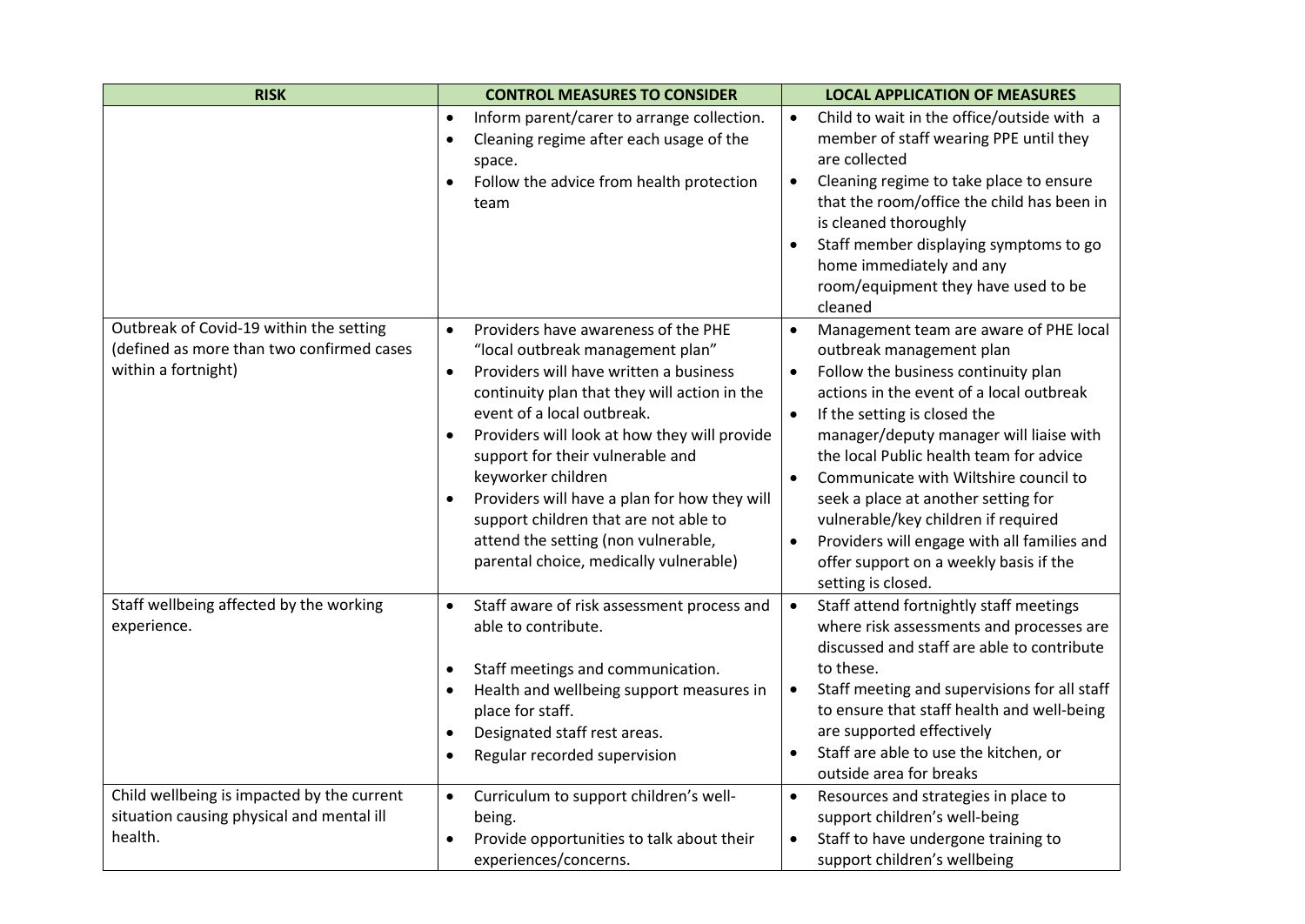| <b>RISK</b>                                                                                             | <b>CONTROL MEASURES TO CONSIDER</b>                                                                                                                                                                                                                                                                                                                                                                                                     | <b>LOCAL APPLICATION OF MEASURES</b>                                                                                                                                                                                                                                                                                                                                                                                                                                                                                                                                                                                                                        |  |  |
|---------------------------------------------------------------------------------------------------------|-----------------------------------------------------------------------------------------------------------------------------------------------------------------------------------------------------------------------------------------------------------------------------------------------------------------------------------------------------------------------------------------------------------------------------------------|-------------------------------------------------------------------------------------------------------------------------------------------------------------------------------------------------------------------------------------------------------------------------------------------------------------------------------------------------------------------------------------------------------------------------------------------------------------------------------------------------------------------------------------------------------------------------------------------------------------------------------------------------------------|--|--|
|                                                                                                         |                                                                                                                                                                                                                                                                                                                                                                                                                                         | Staff available to support children to talk<br>about any concerns/experiences they may<br>have had.                                                                                                                                                                                                                                                                                                                                                                                                                                                                                                                                                         |  |  |
| First aid provision<br>Children with special medical needs<br>(administering medication)                | Ensure all staff know First Aiders on site if<br>less than normal.<br>Minimise hazardous activities which may<br>$\bullet$<br>result in injury.<br>Ensure a supply of PPE is available for<br>provision of first aid and use and dispose<br>of accordingly.<br>Required number of competent staff on<br>site<br>Staff training up to date<br>$\bullet$<br>Alternative arrangements in place if staff<br>training/competence has lapsed. | Communicate with staff who has up-to-<br>$\bullet$<br>date first aid training and discuss at<br>fortnightly staff meeting<br>Ensure children are well supervised to<br>$\bullet$<br>minimise any risk of injury<br>PPE available for first aid and will be<br>$\bullet$<br>disposed of in a bag and lidded bin.<br>Always a member of senior management<br>$\bullet$<br>team on-site with at least a level 3<br>qualification who is competent to<br>administer first aid/medication if required<br>Staff training on first aid/medical<br>$\bullet$<br>needs/medications are up-to-date and<br>alternative arrangements in place if<br>training has lapsed |  |  |
| 1:1 teaching and children with SEND or EHC<br>plans are adversely affected by the current<br>situation. | Individual risk assessments of children<br>$\bullet$<br>with behavioural difficulties if needed, e.g.<br>if they may spit or bite.<br>Ensure a supply of PPE is available based<br>$\bullet$<br>on need.                                                                                                                                                                                                                                | Completed risk assessments for any<br>$\bullet$<br>children where it has been identified as<br>they may be at risk/pose a risk<br>Risk assessment for any child with SEND<br>$\bullet$<br>communicated with staff<br>Strategies in place to support identified<br>$\bullet$<br>children and ensure staff are confident<br>with any strategies in place<br>PPE available in all rooms and supply is<br>$\bullet$<br>maintained                                                                                                                                                                                                                               |  |  |
| 7. Risk assessments and Policies                                                                        |                                                                                                                                                                                                                                                                                                                                                                                                                                         |                                                                                                                                                                                                                                                                                                                                                                                                                                                                                                                                                                                                                                                             |  |  |
| Standard risk assessments do not take<br>account of additional COVID-19 risks                           | Ensure all work environments and learning<br>$\bullet$<br>activities have been subjected to risk<br>assessments in line with conventional H&S<br>requirements.<br>Review and where necessary update all risk<br>assessments with additional control                                                                                                                                                                                     | Risk assessments have been<br>$\bullet$<br>reviewed, updated and completed in-<br>line with Covid-19 guidance and<br>requirements<br>Any one-off activities will be subject<br>to a separate risk assessment if<br>required                                                                                                                                                                                                                                                                                                                                                                                                                                 |  |  |